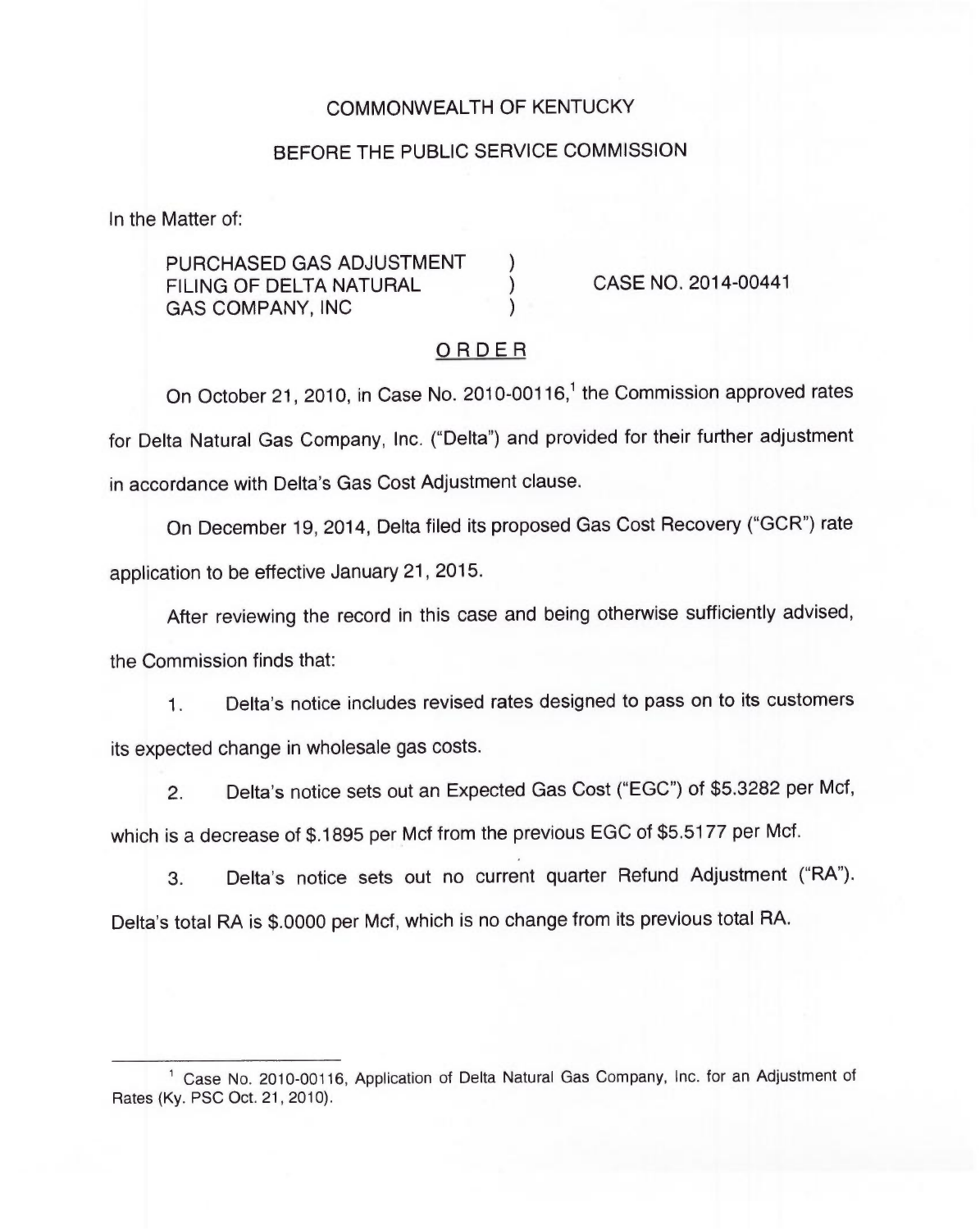4. Delta's notice sets out a current quarter Actual Adjustment ("AA") of \$.5339 per Mcf. Delta's total AA is \$1.8982 per Mcf, which is a decrease of \$.3303 per Mcf from the previous total AA of \$2.2285 per Mcf.

5. Delta's notice sets out a current quarter Balance Adjustment ("BA") of (\$.0450) per Mcf. Delta's total BA is (\$.5393) per Mcf, which is a decrease of \$.0119 per Mcf from the previous BA of (\$.5274) per Mcf.

6. Delta's GCR rate is \$6.6871 per Mcf, which is a decrease of \$.5317 per Mcf from the previous GCR rate of \$7.2188 per Mcf.

7. The rates in the Appendix to this Order are fair, just, and reasonable, and should be approved for final meter readings by Delta on and after January 21, 2015.

IT IS THEREFORE ORDERED that:

1. The rates in the Appendix to this Order are approved for final meter readings on and after January 21, 2015.

2. Within 20 days of the date of this Order, Delta shall file with this Commission, using the Commission's electronic Tariff Filing System, revised tariff sheets setting out the rates approved herein and reflecting that they were approved pursuant to this Order.

By the Commission ENTERED JAN 13 2015 KENTUCKY PUBLIC **/ICE COMMISSION** 

**ATTEST** Executive Director

Case No. 2014-00441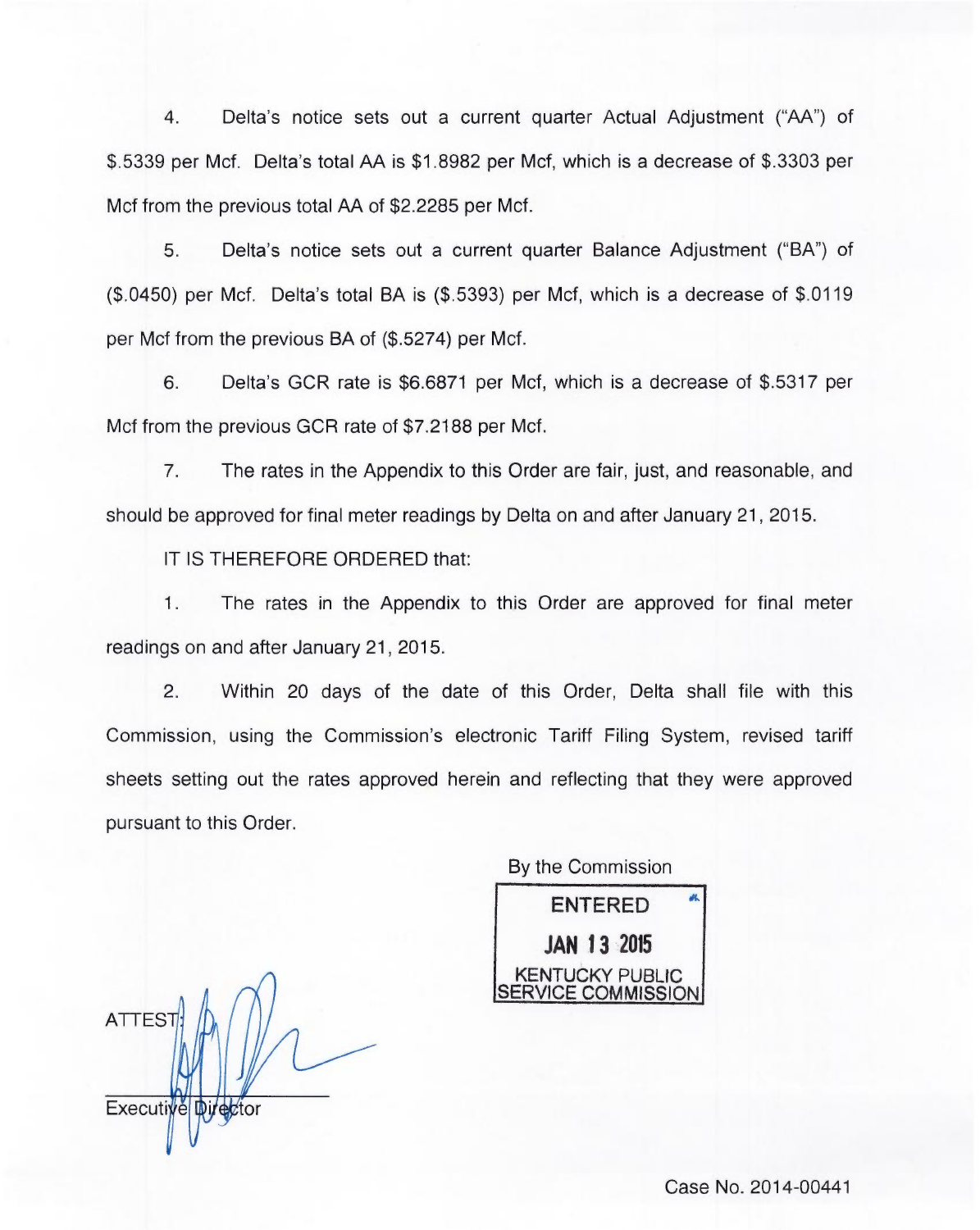# APPENDIX

# APPENDIX TO AN ORDER OF THE KENTUCKY PUBLIC SERVICE COMMISSION IN CASE NO. 2014-00441 DATED JAN 1 3 2015

The following rates and charges are prescribed for the customers in the area served by Delta Natural Gas Company, Inc. AII other rates and charges not specifically mentioned herein shall remain the same as those in effect under authority of this Commission prior to the effective date of this Order.

### RATE SCHEDULES

# **AVAILABILITY**

Available for general use by residential, commercial, and industrial customers.

 $G - G - 1$ 

# **RATES**

|                                                                                                                                                |                | <b>Base Rate</b><br>plus                                   | Gas Cost<br>Recovery<br>Rate<br>equals           | <b>Total Rate</b>                                 |
|------------------------------------------------------------------------------------------------------------------------------------------------|----------------|------------------------------------------------------------|--------------------------------------------------|---------------------------------------------------|
| Residential                                                                                                                                    |                |                                                            |                                                  |                                                   |
| <b>Monthly Service Charge</b><br>All Ccf                                                                                                       | \$<br>\$       | 20.70<br>.43185                                            | \$.66871                                         | \$1.10056                                         |
| Residential rates are also subject to the Conservation/Efficiency Program Cost<br>Recovery Component (CEPRC) of \$.01501 per Ccf.              |                |                                                            |                                                  |                                                   |
| <b>Small Non-Residential</b>                                                                                                                   |                |                                                            |                                                  |                                                   |
| <b>Monthly Service Charge</b><br>All Ccf                                                                                                       | \$<br>\$       | 31.20<br>.43185                                            | \$.66871                                         | \$1.10056                                         |
| Large Non-Residential                                                                                                                          |                |                                                            |                                                  |                                                   |
| <b>Monthly Service Charge</b><br>$1 - 2,000$ Ccf<br>$2001 - 10,000$ Ccf<br>$10,001 - 50,000$ Ccf<br>$50,001 - 100,000$ Ccf<br>Over 100,000 Ccf | $\mathfrak{S}$ | \$131.00<br>.43185<br>.26696<br>.18735<br>.14735<br>.12735 | \$.66871<br>.66871<br>.66871<br>.66871<br>.66871 | \$1.10056<br>.93567<br>.85606<br>.81606<br>.79606 |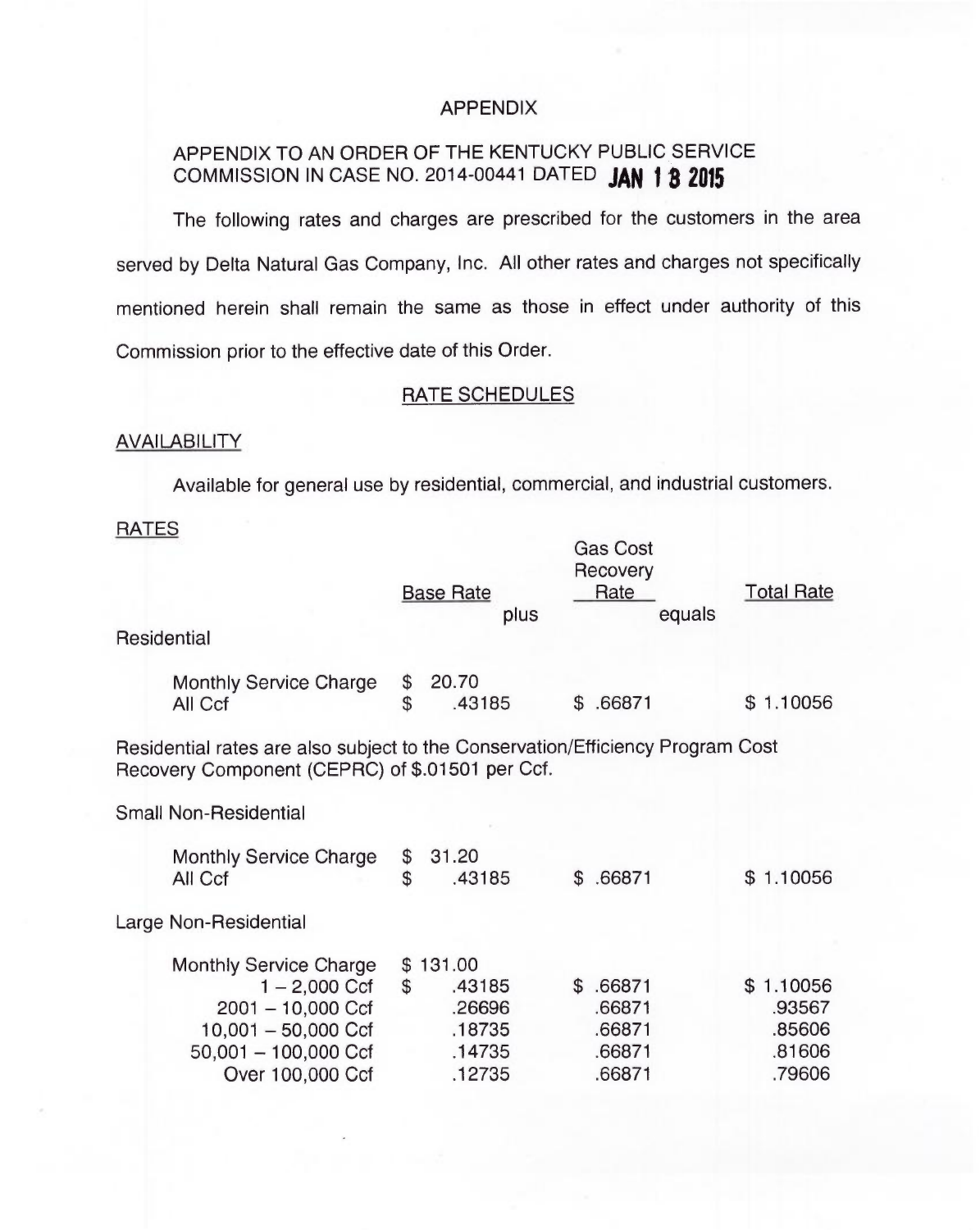Interruptible

| <b>Monthly Service Charge</b> | \$250.00 |           |           |
|-------------------------------|----------|-----------|-----------|
| 1 - 10,000 Ccf                | .16000   | \$ .66871 | \$ .82871 |
| $10.001 - 50.000$ Ccf         | .12000   | .66871    | .78871    |
| $50,001 - 100,000$ Ccf        | .08000   | .66871    | .74871    |
| Over 100,000 Ccf              | .06000   | .66871    | .72871    |
|                               |          |           |           |